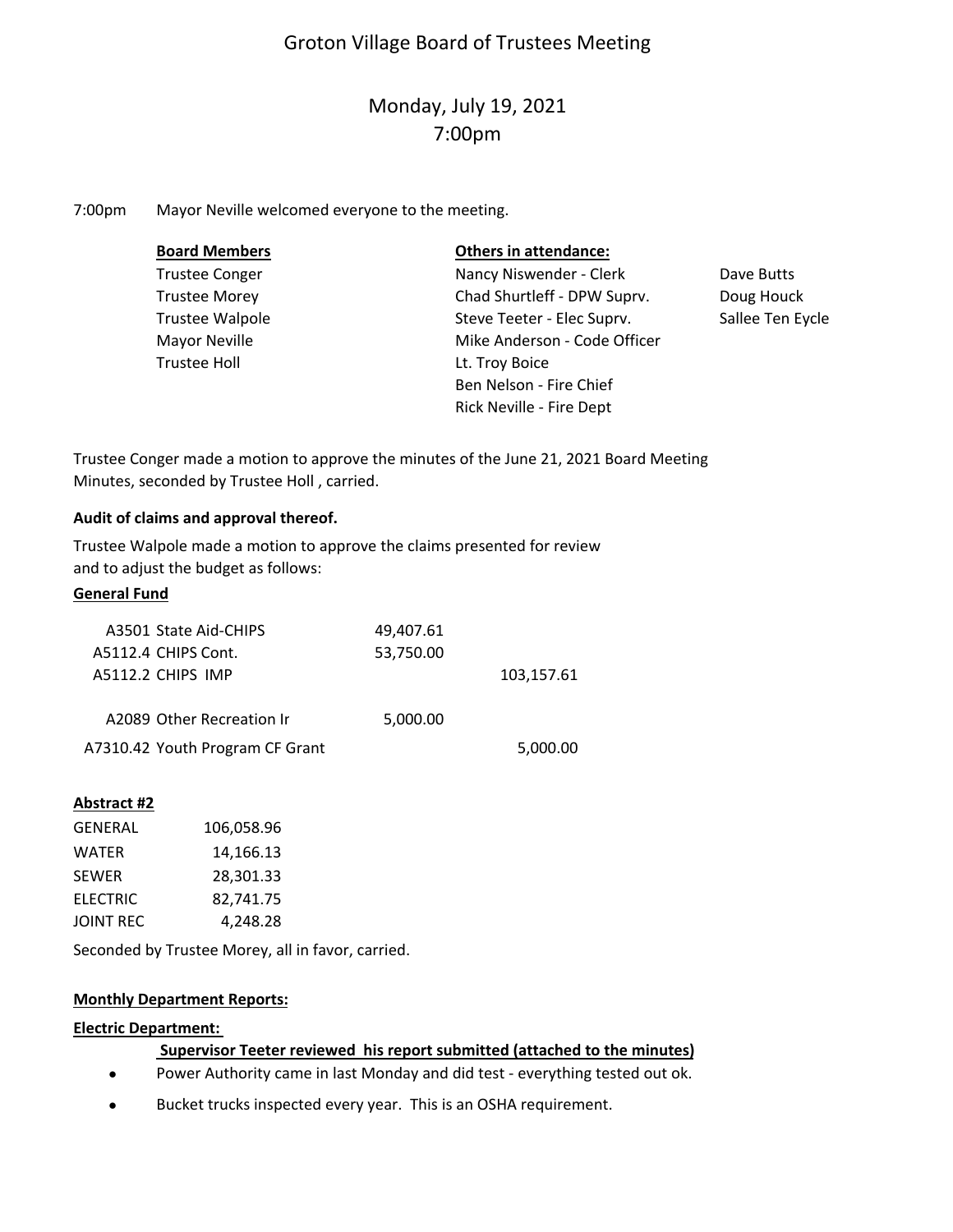## **Department of Public Works**

# **Supervisor Shurtleff reviewed his report submitted (attached to the minutes)**

- $\bullet$ Tennis Courts were evaluated. They need a lot of work. We will need to do a perimeter drain. Huge cracks will need to be cut out and base put in and surface put in on top. Quote to resurface after all repair work came in at \$24,000
- $\bullet$ Paving Schedule ‐ Pasadena, Corona and South Main St from Main to Dewey.
- $\bullet$ For drinking water ‐ there has been a back up for samples at the lab.

## **Waste Water Treatment Plant**

## ∙ **Trustee Walpole Reported:**

- $\bullet$ Alvin is concerned about getting the remote safety system reactivated. This system hasn't worked in a long time and we need to look into this. The auto dialer system is not working for notification.
- $\bullet$ There is a tank that needs to be cleaned. - Sludge running at a higher % than desired. Screw press is not operating well. Belt pump would be a better option. The cost of this would be \$250,000 -\$300,000 installed. We need to look at how to fund this in the future.

## **Police Department**

# **Lt. Troy Boice Reported**

- $\bullet$ A recruit for future position ‐ Cameron Brown will be taking and paying for phase 2 training. He would like us to sponsor him
- $\bullet$ Trustee Holl made a motion to sponsor Cameron Brown for phase 2 training, seconded by Trustee Morey, all in favor, carried.

## **Fire Department**

# **Chief Ben Nelson reported:**

- $\bullet$ New ambulance purchased ‐ It has arrived. Waiting for the State to authorize.
- $\bullet$ Need for a new tanker. Found a used 2009 tanker from Command Fire Apparatus. We will be replacing 2 tankers (1,600 & 1,800) with one 3,000 gallon tanker. Should be here in the next couple
- $\bullet$ Fire works went off without a hitch. A great show dodging the rain.
- $\bullet$ Jr Firefighter camp ‐ 105 kids signed up. Final night was a treat to have Dee Dee's Ice Cream and everyone loved it. Dryden Ladder truck came in.
- $\bullet$ Summer Concert series- the Fire Department will be doing food for 13th, 20th and Olde Home Days.

#### **Code Enforcement**

#### **Officer Andersen Reported:**

| Code Activity: |                                            | Estimated Cost of Work to be done: |              |              |
|----------------|--------------------------------------------|------------------------------------|--------------|--------------|
|                |                                            |                                    |              | Permit Fees: |
|                | 20 Building Permits                        |                                    | $540,582$ \$ | 1,875.00     |
|                | 23 Roofing & Window Permits                |                                    | $170,544$ \$ | 795.00       |
|                | 31 Fire Safety Inspections                 |                                    |              | 1,342.00     |
|                | Total Income to Offset Code Office to Date |                                    |              | 4,012.00     |

- $\bullet$ Starting to catch up on Fire Safety Inspections. Still have a few hundred to go.
- $\bullet$ He did a walkthrough of the Hotel and told Jeff Toolan to clean up area around hotel. Jeff Toolan mentioned that the Department of State Highway Department said he could let it go to a natural state. Officer Andersen said it does not say this in the State Code. He would need to get permission from the Board to allow this. Before he can allow him to open this needs to be addressed. The rooms are set up in a confusing way. The Fire Department should take a walkthrough to make sure they know the
- $\bullet$ Mobile Home park put in speed bumps. They need to get approval with the Fire Department and the Village Code office in order to keep them.
- $\bullet$ Getting caught up on most areas, some areas the judge mentioned clean up are getting done.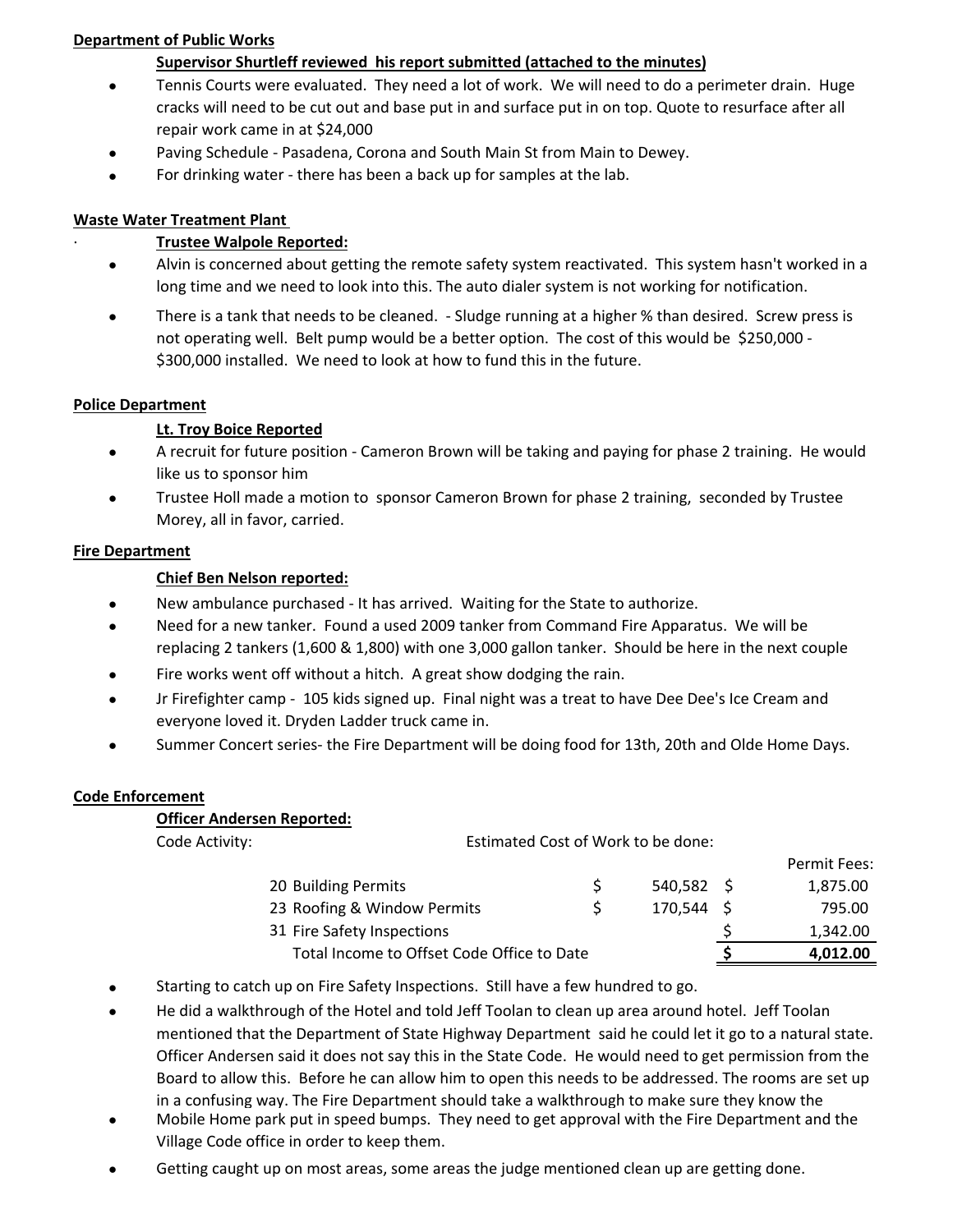#### **Joint Recreation**

#### **Trustee Conger reported:**

Trustee Conger reviewed the Joint Recreation Report from Jennifer Jones (attached to these minutes)

#### **Groton Youth Commission**

#### **Trustee Conger reported:**

No meeting this month.

#### **Action Items**

- $\bullet$ Discussion and presentation from Leisure Studio LLC (Doug Houck) request to host a musical event during Olde Home Days on Saturday and utilize the parking area on Main Street. Trustee Holl made a motion to approve the event, seconded by Trustee Walpole, all in favor, carried.
- $\bullet$ Trustee Holl made a motion to approve the Open Container Exception for Leisure Studio event on August 28, 2021 11am ‐ 6pm, seconded by Trustee Walpole, all in favor, carried.

Trustee Holl made a motion, to approve the Leisure Studios temporary waiver of the Village Noise Ordinance for August 28, 2021 seconded by Trustee Walpole, all in favor, carried.

- $\bullet$ Trustee Holl made a motion , to approve the American Legion temporary waiver of the Village Noise Ordinance for August 27 ‐ 28, 2021 seconded by Trustee Walpole, all in favor, carried.
- $\bullet$ Trustee Conger made a motion to approve the Groton Olde Home Days Festival Permit for August 26‐ 28, 2021, seconded by Trustee Walpole , all in favor, carried.
- $\bullet$ Discussion of possible grant for Comprehensive Plan to be administered by Thoma. Trustee Walpole made a motion to have Thoma prepare and submit the grant upon agreement with the Planning Board, seconded by Trustee Conger , all in favor, carried.
- $\bullet$ Trustee Conger made a motion to approve the Open Container Exception for Joanne Yunger Picnic on August 8, 2021 11am ‐ 6pm, seconded by Trustee Walpole, all in favor, carried.
- $\bullet$ Discussion of Fire Station Construction Grants Act, H.R. 3728 ‐ and approval to send letter of support to Congressman Reed. Trustee Conger made a motion to have the Mayor sign the letter to Congressman Reed, seconded by Trustee Holl, all in favor, carried.

#### **Presentation & Discussion Items**

- $\bullet$ Clerk Niswender reviewed the details for adopting a local law to opt out of the cannabis dispensaries and the on‐site cannabis consumption establishments. The local law is subject to permissive referendum. The public hearing and adoption of the local law will be held at our next Village Board of Trustees meeting on August 16th at 7:15pm
- $\bullet$ Clerk Niswender reviewed the process of requesting the American Rescue Act funds and that we have received notification that we will be receiving \$227,277 - half this summer 2021 and half next summer 2022. Details on what the funds can be used for and the documentation required will follow.
- 8:37pm Trustee Conger made a motion to go into Executive Session to discuss a property item., seconded by Trustee Morey, carried.
- 8:57pm Trustee Holl made a motion to return from executive session, seconded by Trustee Morey , carried.

8:58pm Trustee Conger made a motion to adjourn.

Respectfully submitted, Nancy Niswender Village Clerk‐Treasurer/Administrator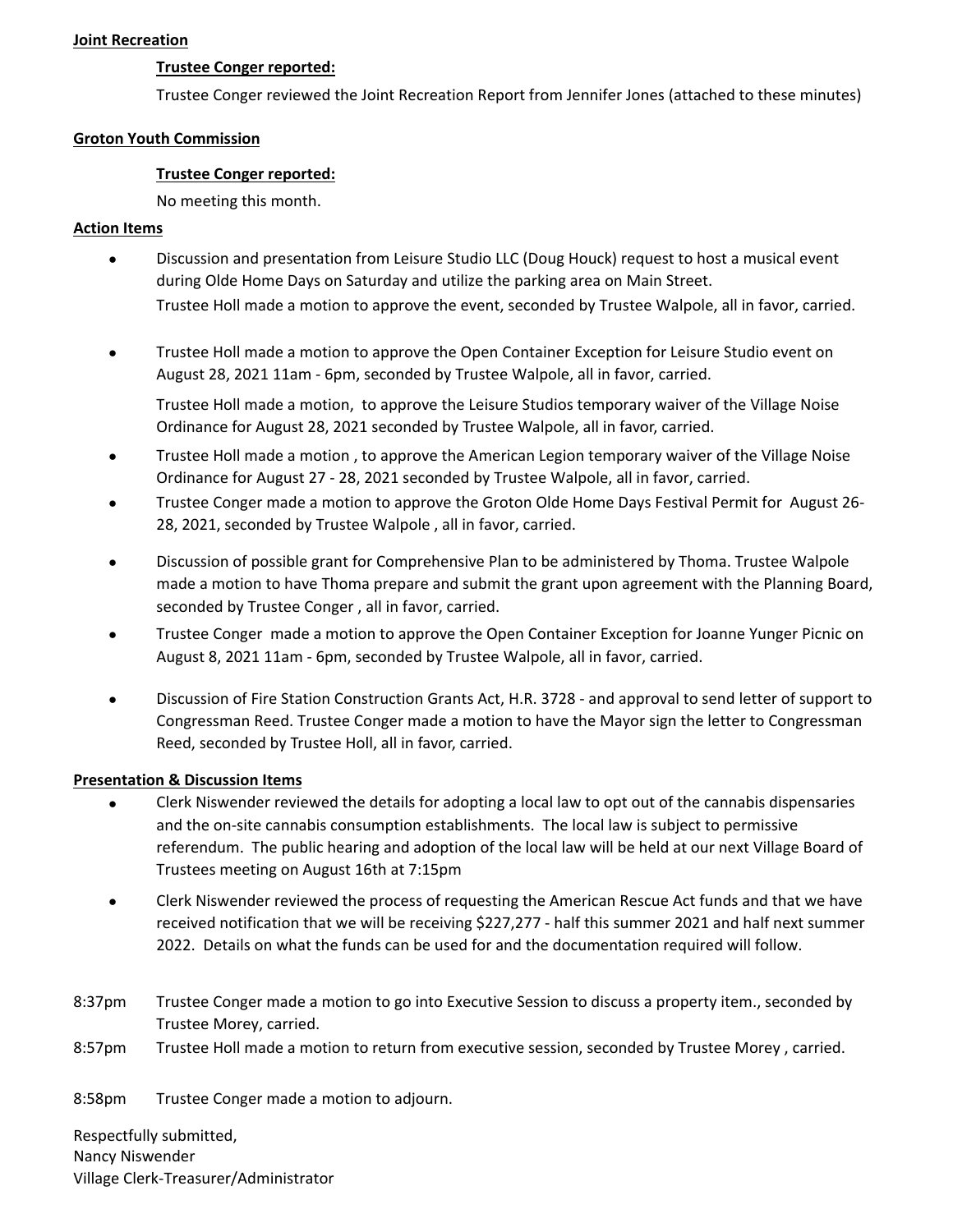

# **Village of Groton**

143 E Cortland Street, PO Box 100  $\diamond$  Groton, NY 13073 Phone: 607-898-3966 ♦ Fax No. 607-898-4177 TDD: New York State Relay 1-800-662-1220 e-mail: customerservice@grotonny.org

|                                              | Michael G. Holl     |
|----------------------------------------------|---------------------|
|                                              | Jean E. Morey       |
|                                              | Terrance E. Walpole |
| Village Administrator, PTCharles V. Rankin   |                     |
|                                              |                     |
| Dept. of Public Works Supv Chad M. Shurtleff |                     |
| Electric Utility Supv Stephen E. Teeter      |                     |
| Code Enforcement Officer  Michael Andersen   |                     |

# **Department of Public Works June 21 – July 19, 2021**

# **Completed Work/Projects:**

- Repair ditch line on Dewey Ave.
- Clean up trees and wires down after a storm.
- Pothole patching.
- Install a new water service at 111 Cayuga St.
- Paint picnic tables at the park.
- Remove sidewalk for replacement on Elm St.
- Mowing on the walking trails.
- Repair broken sewer main on Cayuga St.
- Read water meters.
- Mowing and trimming in the Morton Works.

# **Schedule of Work**

- Annual paving.
- Build new salt storage shed.
- Repair fire hydrants.

Village of Groton Fuel Usage Report in Gallons Dates: 07/19/2021

|            | <b>Unleaded</b> | <b>Diesel</b> |
|------------|-----------------|---------------|
| <b>DPW</b> | 135             | 133           |
| Electric   | 97              | 51            |
| Fire       | 25              | 146           |
| Police     | 399             |               |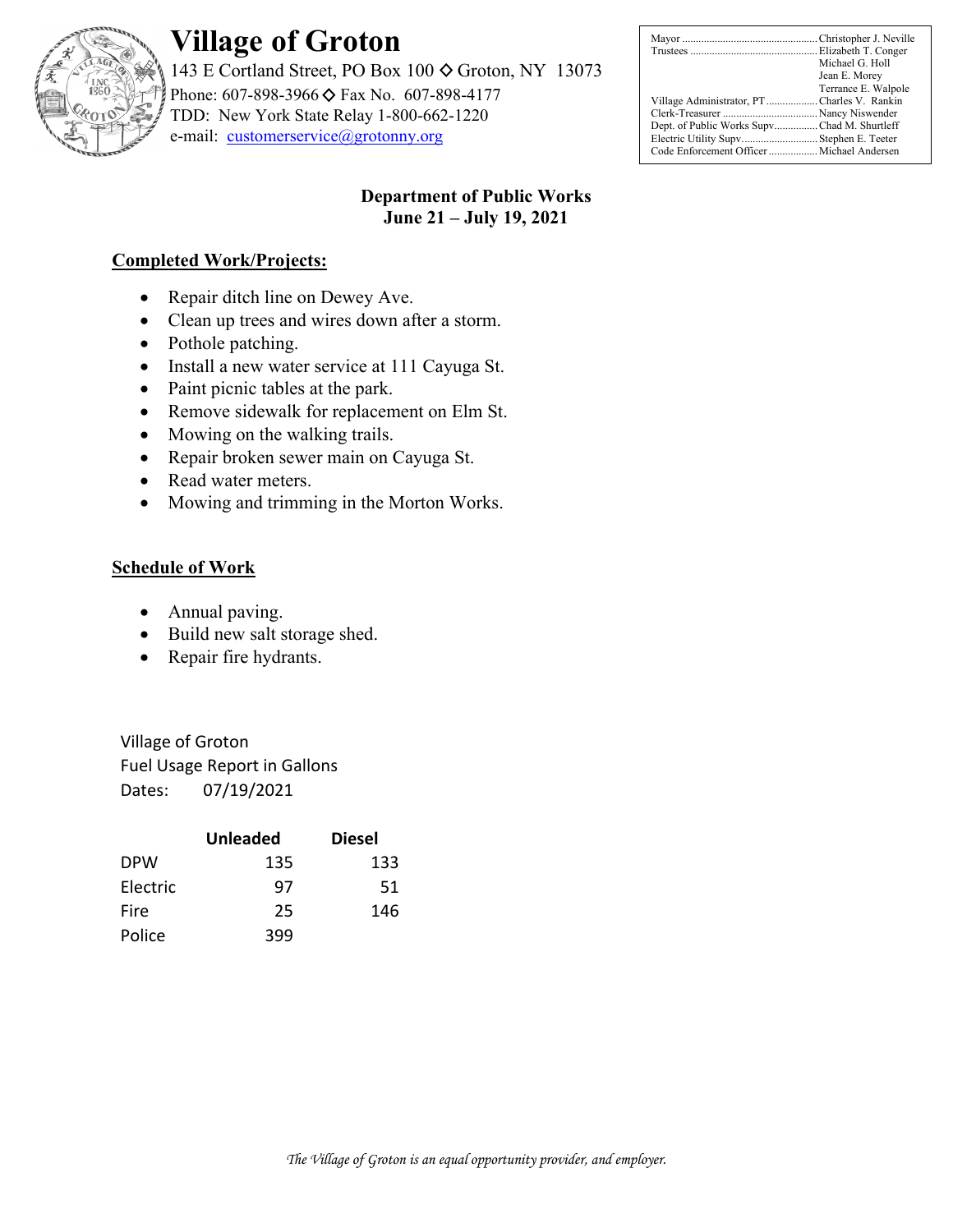# **Electric Department Report**

**July 12, 2021** 

# **Work Completed**

Set new pole on Barrows St. – Pole 91-10. DSNY mark outs. Read meters. Removed net at Ross Field. Helped DPW with water service. Trimmed trees. Chipped brush. Helped DPW pave. Changed out transformer & pad at C&D Assembly and put down topsoil and seeded. Outage – NYSEG broken insulators on the 34.5 line. Call out for down services on W. Cortland St. & Clark St. – storm. Helped DPW remove sidewalks on Elm St. Set new pole on S. Main St. Pole 3-11A.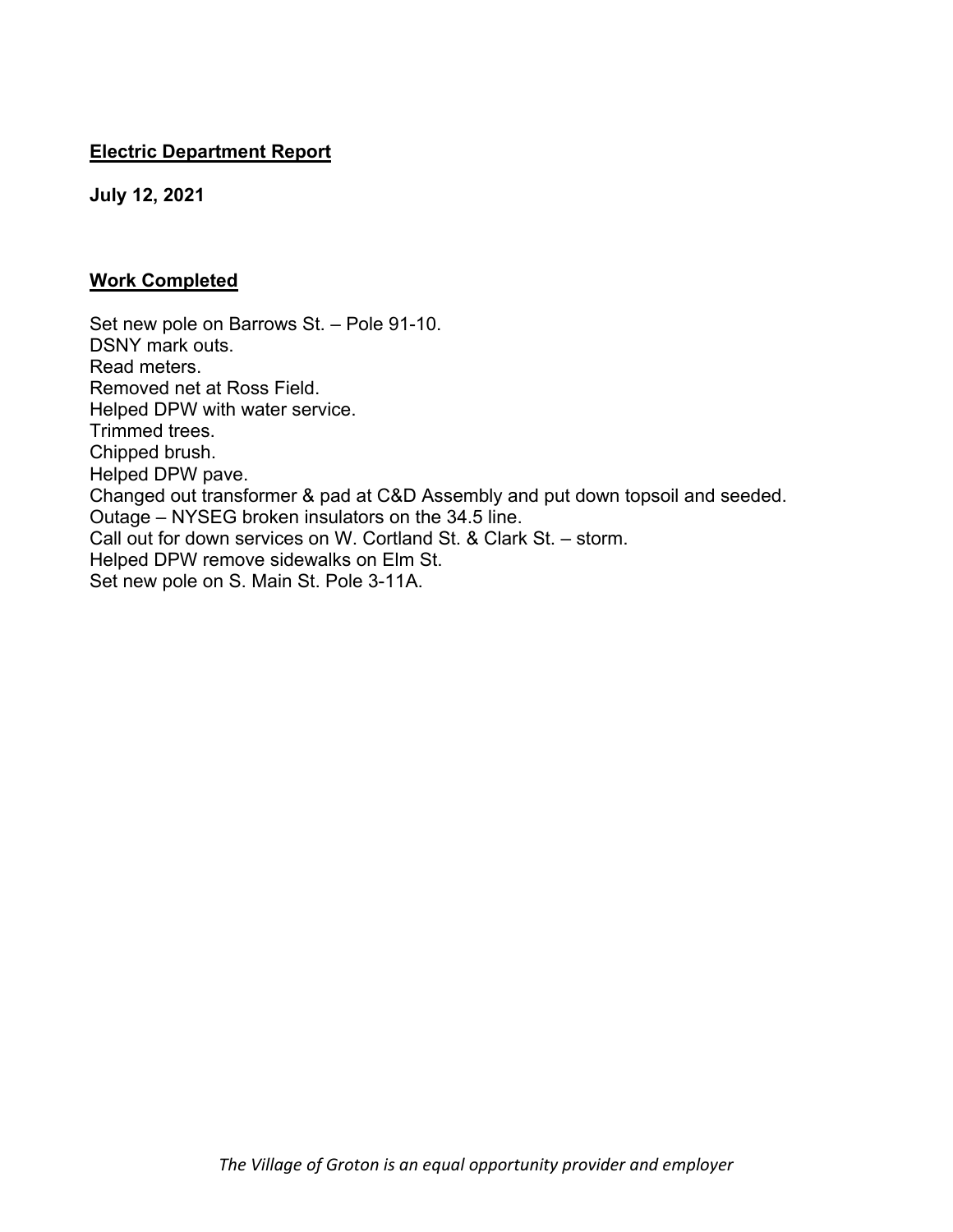# **GROTON JOINT RECREATION COMMITTEE July 6, 2021, 5:30 PM**

Chairman Scott Weeks called meeting to order  $(2, 5:37 \text{ PM})$ 

Members present: Scott Weeks, Betty Conger and Crystal Young.

Meeting minutes for May 4 Approval: Motion by Betty, seconded by Crystal, motion carried.

Financials for March and April were accepted for audit, motion by Crystal, seconded by Betty, motion carried.

Recreation Director's Report:

Groton Joint Recreation Committee Jennifer Jones- Director Report July 2021

Summer Programming

- Summer Concerts: Friday's 6:30-9pm
	- o Concessions: Holy Smoked July 9, MoMo's July 16, 23, 30, Aug 6 / Fire Dept Aug 13,
- Summer Camps: Art (25 enrolled), Golf (21), Jr. Fire (100), Tennis (2 sessions- 8 each), Dance (15), Track (2-sessions 12 & 29), and Hiking (2 sessions 12 & 6).
- Crafts: Pick up with lunches M/W/F, extra packs will be available at the park as well. This program will be run by our recreation assistant Morgan. 75 kits are prepared for each day. Morgan does this completely on her own, no supervision.
- Sciencenter Programming at the park- 7/14 and 7/17 and then 8/4 and 8/7. Wednesdays is an AM program for Summer Day Camp children, Saturdays are at noon and open to the community.
- Yoga in the Park is returning this summer. Mondays 6-7pm, July 12 6-7 PM.

Pool Updates:

- Opened June  $23<sup>rd</sup>$ , 981 people are registered for the pool.. (This includes community members and their guests)
- Swim Lessons are happening!
- Rules: Max 120 guests, member registration with Pool Pass, check-in at entrance. Frequent disinfection of high touch surfaces
- Pool Schedule:
	- o 9-10am: Community Lessons M-F
	- o 10am-12pm: Camp Time
	- o 12-1pm: Lap Swim & Water Baby Time in kiddie pool (6 months-23 months), Capacity of 5 babies & a parent at one time.
	- o 1-5pm: Open Swim
	- o 5-6pm: Community Lessons M-F, 3 groups: Tadpoles, (full), Guppies (full), and dolphins and sharks  $(5 \& 6 \text{ Grade})$  have openings.